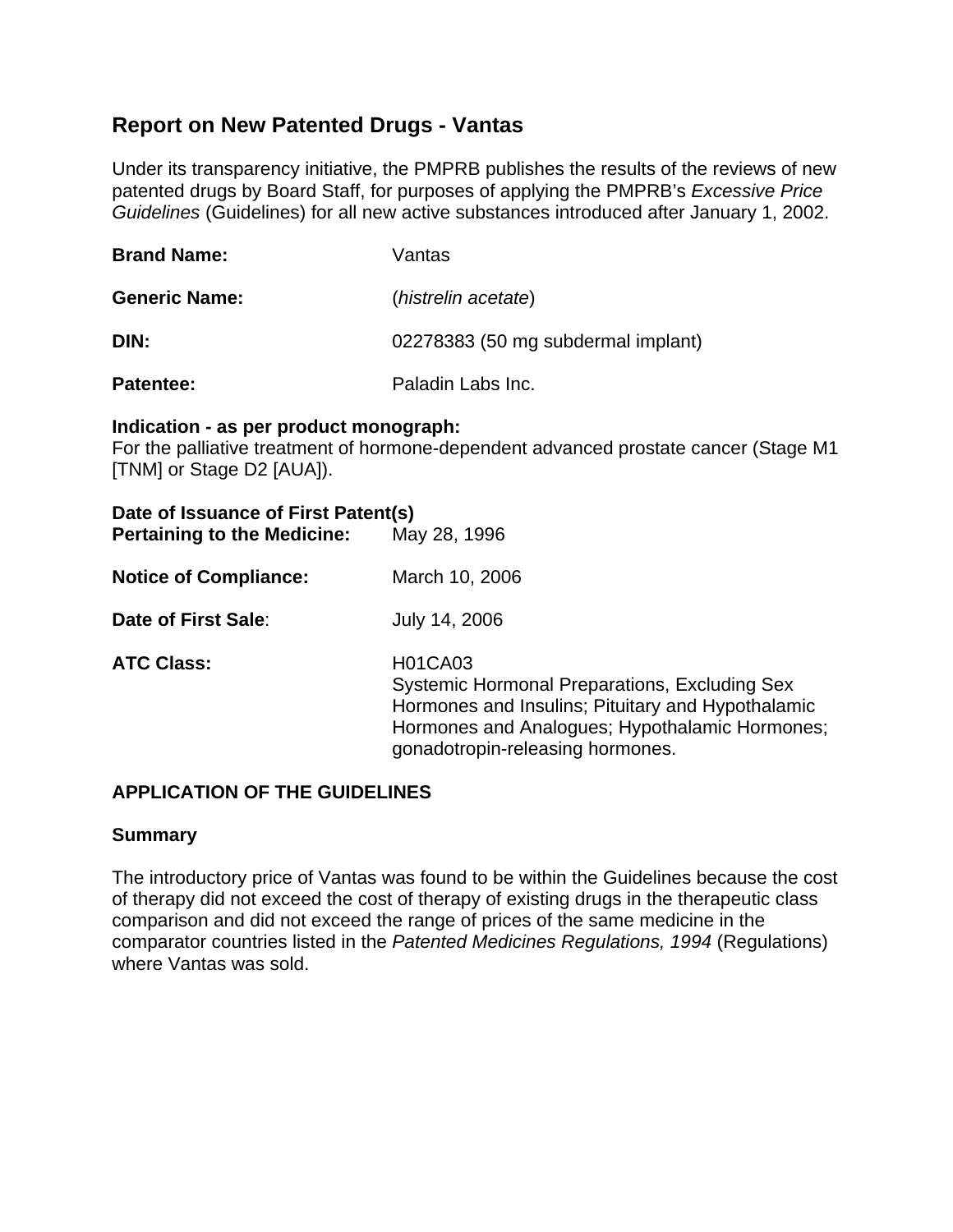#### **Scientific Review**

Vantas is a new active substance and the PMPRB's Human Drug Advisory Panel (HDAP) recommended that Vantas be classified as a category 3 new medicine (provides moderate, little or no therapeutic over comparable medicines).

The Therapeutic Class Comparison (TCC) test of the Guidelines provides that the price of a category 3 new drug product cannot exceed the prices of other drugs that treat the same disease or condition. Comparators are generally selected from among existing drug products in the same 4th level of the World Health Organization (WHO) Anatomical Therapeutic Chemical (ATC) System that are clinically equivalent in addressing the approved indication. See the PMPRB's *Compendium of Guidelines, Policies and Procedures* for a more complete description of the Guidelines and the policies on TCCs.

The HDAP recommended Eligard PFS (*leuprolide acetate*), Lupron Depot PFS (*leuprolide acetate*), Suprefact Depot (*buserelin acetate*), Zoladex (*goserelin acetate*) and Zoladex LA (*goserelin acetate*) as comparator drug products to Vantas. Although these agents do not share the same  $4<sup>th</sup>$  level ATC as Vantas, they are indicated and used to treat the same indication as Vantas.

The Guidelines provide that the dosage recommended for comparison purposes will normally not be higher than the maximum of the usual recommended dosage. The recommended comparable dosage regimens for Vantas and the comparable drug products were based on the respective product monographs and supported by clinical literature.

#### **Price Review**

Under the Guidelines, the introductory price of a new category 3 drug product will be presumed to be excessive if it exceeds the price of all of the comparable drug products based on the TCC test, or if it exceeds the prices of the same medicine in the seven countries listed in the Regulations.

The introductory price of Vantas was within the Guidelines as the cost per treatment did not exceed the cost per treatment of the comparator medicines.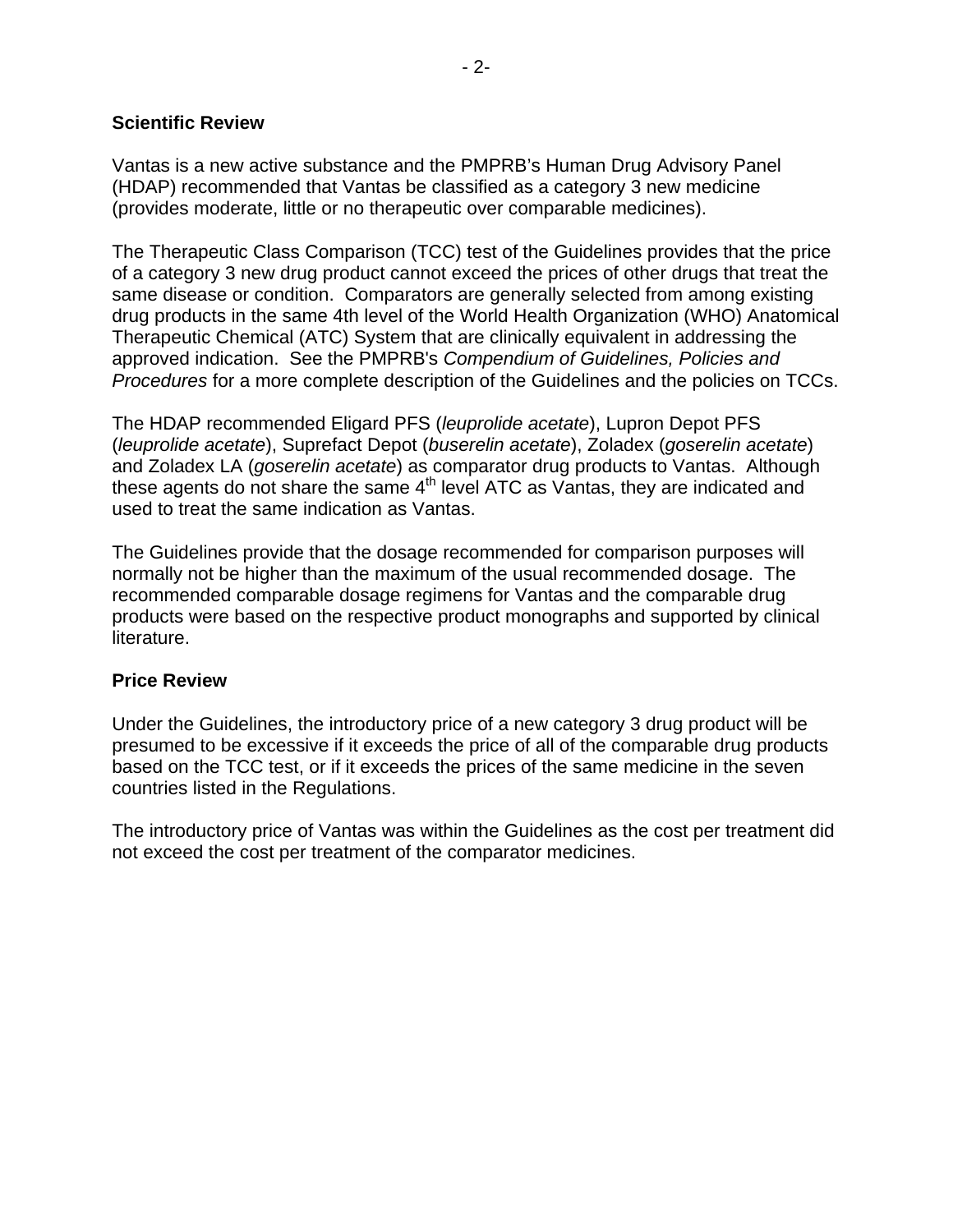| <b>Name</b>             | <b>Strength</b>    | <b>Dosage</b><br>Regimen | <b>Unit Price</b>           | Cost per<br><b>Treatment</b><br>(12 months) |
|-------------------------|--------------------|--------------------------|-----------------------------|---------------------------------------------|
| Vantas                  | 50 mg              | 1 implant                | $$3,564.00^{(1)}$           | \$3,564.00                                  |
| <b>Eligard PFS</b>      | $7.5 \text{ mg}$   | 12 vials                 | $$343.58^{(2)}$             | \$4,122.96                                  |
| <b>Eligard PFS</b>      | $22.5$ mg          | 4 vials                  | $$891.00^{(2)}$             | \$3,564.00                                  |
| <b>Eligard PFS</b>      | $30 \, mg$         | 3 vials                  | $$1,285.20^{(2)}$           | \$3,855.60                                  |
| <b>Eligard PFS</b>      | 45 mg              | 2 vials                  | $\overline{a}$ (3)          | $-$ (3)                                     |
| <b>Lupron Depot PFS</b> | $7.5 \text{ mg}$   | 12 vials                 | $$387.97^{(2)}$             | \$4,655.64                                  |
| <b>Lupron Depot PFS</b> | $22.5$ mg          | 4 vials                  | $$1,071.00^{(2)}$           | \$4,284.00                                  |
| Lupron Depot PFS        | 30 mg              | 3 vials                  | $$1,428.00^{(2)}$           | \$4,284.00                                  |
| <b>Suprefact Depot</b>  | 6.3 <sub>mg</sub>  | 6 vials                  | $$670.00^{(2)}$$            | \$4,020.00                                  |
| <b>Suprefact Depot</b>  | $9.45 \text{ mg}$  | 4 vials                  | $$990.00^{(2)}$             | \$3,960.00                                  |
| <b>Zoladex</b>          | 3.6 <sub>mg</sub>  | 13 vials                 | $$381.\overline{75}^{(2)}$$ | \$4,962.75                                  |
| Zoladex LA              | 10.8 <sub>mg</sub> | 4 vials                  | $$1,087.98^{(2)}$           | \$4,351.92                                  |

#### **Introductory Period (July to December 2006)**

#### **Sources**:

(1) Publicly available price as per the Regulations

(2) Ontario Drug Benefit Formulary, June 2006

(3) The price of Eligard PFS 45 mg is under investigation

In 2006, Vantas was being sold in one of the seven countries listed in the Regulations, namely the United States. In compliance with the Guidelines, the Canadian price was not the highest price.

*Where comparators and dosage regimens are referred to in the Summary Reports, they have been selected by the PMPRB Staff and the HDAP for the purpose of carrying out the PMPRB's regulatory mandate, which is to review the prices of patented medicines sold in Canada to ensure that such prices are not excessive. The publication of these reports is also part of the PMPRB's commitment to make its price review process more transparent.* 

*The information contained in the PMPRB's Summary Reports should not be relied upon for any purpose other than its stated purpose and is not to be interpreted as an endorsement, recommendation or approval of any drug nor is it intended to be relied upon as a substitute for seeking appropriate advice from a qualified health care practitioner.*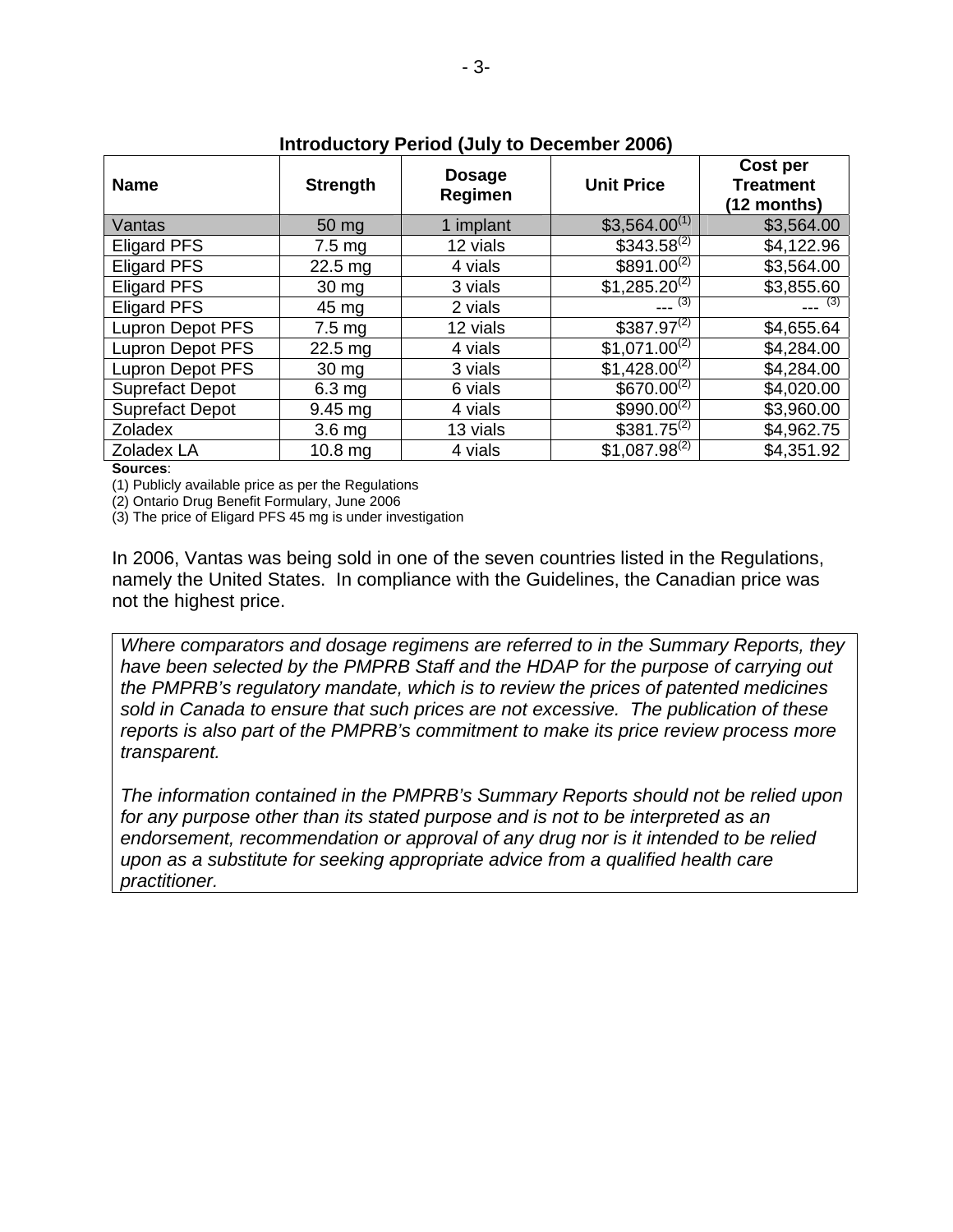#### **References - Vantas**

- 1. Aus G, Abbou CC, Bolla M, et al. EAU guidelines on prostate cancer. Eur Urol. 2005 Oct;48(4):546-51
- 2. BC Cancer Agency. Systemic management of prostate cancer: Medical castration. Updated: 22 Jul 2005. Available from: [http://www.bccancer.bc.ca/HPI/CancerManagementGuidelines/Genitourinary/Pro](http://www.bccancer.bc.ca/HPI/CancerManagementGuidelines/Genitourinary/Prostate/Management/SystemicManagementofProstateCancer/MedicalCastration.htm) [state/Management/SystemicManagementofProstateCancer/MedicalCastration.ht](http://www.bccancer.bc.ca/HPI/CancerManagementGuidelines/Genitourinary/Prostate/Management/SystemicManagementofProstateCancer/MedicalCastration.htm) [m](http://www.bccancer.bc.ca/HPI/CancerManagementGuidelines/Genitourinary/Prostate/Management/SystemicManagementofProstateCancer/MedicalCastration.htm) (accessed 20 Dec 2006)
- 3. Canadian Cancer Society. Prostate cancer stats. Last modified: 11 April 2006. Available from: [http://www.cancer.ca/ccs/internet/standard/0,3182,3172\\_14471\\_371299\\_langId](http://www.cancer.ca/ccs/internet/standard/0,3182,3172_14471_371299_langId-en,00.html)[en,00.html](http://www.cancer.ca/ccs/internet/standard/0,3182,3172_14471_371299_langId-en,00.html) (accessed 20 Dec 2006)
- 4. Canadian Pharmacists Association. e-CPS [database on the Internet; cited 20 Dec 2006]. Ottawa: Canadian Pharmacists Association; 2006.
- 5. Cancer Care Ontario. Prostate Cancer Incidence and Mortality in Ontario, 1964- 2002. Available from: [http://www.cancercare.on.ca/index\\_statisticsProstate.htm](http://www.cancercare.on.ca/index_statisticsProstate.htm) (accessed 17 Dec 2006)
- 6. Cancer Care Ontario. Maximal androgen blockade for the treatment of metastatic prostate cancer. Practice Guideline Report #3-1. February 5, 2003. Available from: <http://www.cancercare.on.ca/pdf/pebc3-1f.pdf> (accessed 20 Dec 2006)
- 7. Chertin B, Spitz IM, Lindenberg T, et al. An implant releasing the gonadotropin hormone-releasing hormone agonist histrelin maintains medical castration for up to 30 months in metastatic prostate cancer. The Journal of Urology. 2000;163:838-44.
- 8. Health Canada. Drug Product Database [database on the Internet; cited 16 Dec 2006]. Available from: <http://www.hc-sc.gc.ca/hpb/drugs-dpd/>
- 9. Health Canada. Notice of Compliance Search [database on the Internet; cited 16 Dec 2006]. Available from:<http://www.nocdatabase.ca/>
- 10. Kantoff PW. Prostate Cancer [electronic article]. ACP Medicine. 2005.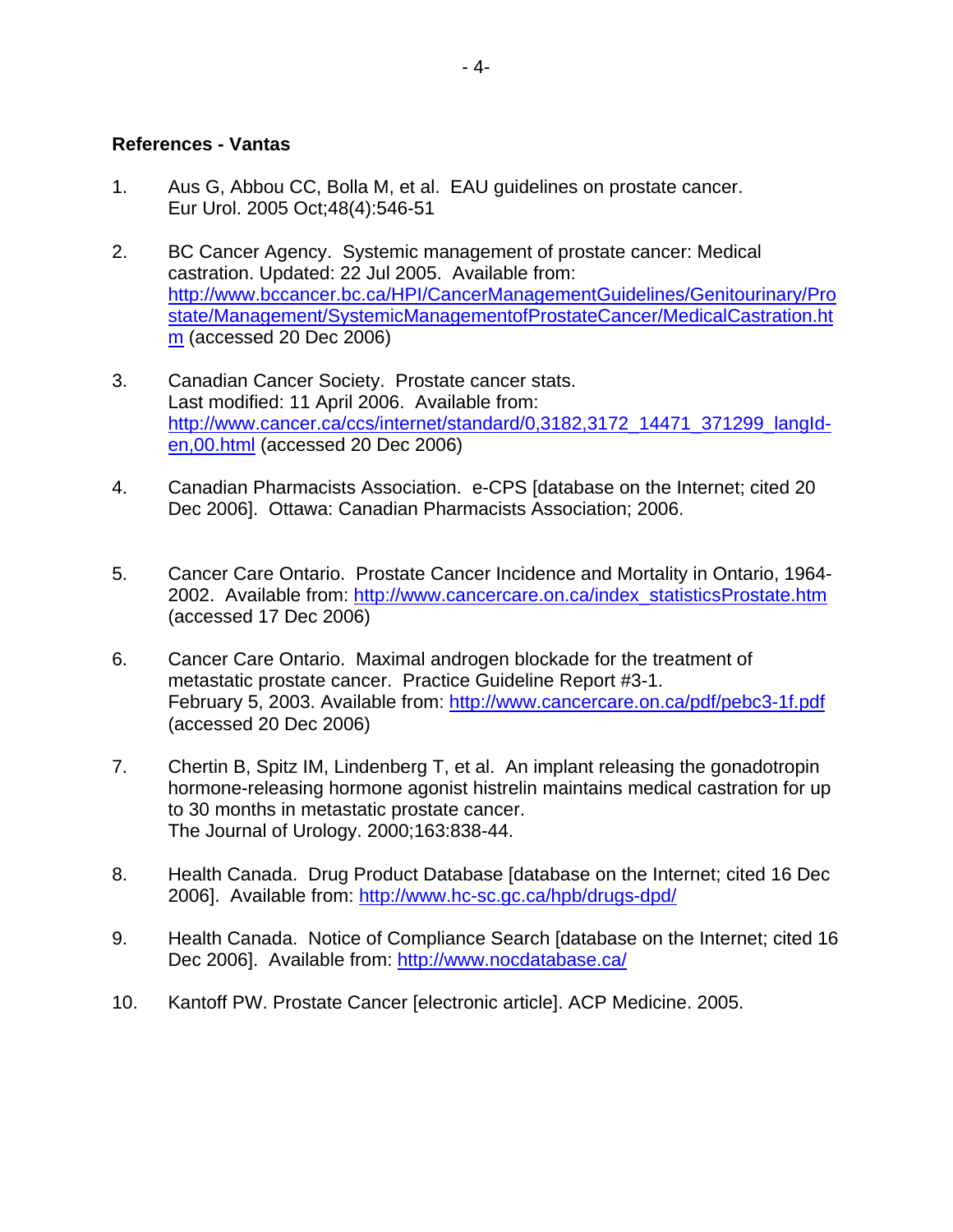- 11. Lepor H. Comparison of single-agent androgen suppression for advanced prostate cancer. Rev Urol. 2005;7 Suppl 5:S3-S12. Available from: <http://www.pubmedcentral.nih.gov/picrender.fcgi?artid=1477619&blobtype=pdf> (accessed 20 Dec 2006)
- 12. Loblaw DA, Mendelson DS, Talcott JA, et al. American Society of Clinical Oncology recommendations for the initial hormonal management of androgensensitive metastatic, recurrent, or progressive prostate cancer. J Clin Oncol. 2004;22:2927-41.
- 13. Marks LS. Luteinizing hormone-releasing hormone agonists in the treatment of men with prostate cancer: timing, alternatives, and the 1-year implant. Urology. 2003 Dec 22;62(6 Suppl 1):36-42.
- 14. National Cancer Institute. Prostate Cancer (PDQ®): Treatment. General Information. Available from: [http://www.cancer.gov/cancertopics/pdq/treatment/prostate/HealthProfessional/p](http://www.cancer.gov/cancertopics/pdq/treatment/prostate/HealthProfessional/page1) [age1](http://www.cancer.gov/cancertopics/pdq/treatment/prostate/HealthProfessional/page1) (accessed 16 Dec 2006)
- 15. National Cancer Institute. Prostate Cancer (PDQ®): Treatment. Stage Information. Available from: [http://www.cancer.gov/cancertopics/pdq/treatment/prostate/HealthProfessional/p](http://www.cancer.gov/cancertopics/pdq/treatment/prostate/HealthProfessional/page3) [age3](http://www.cancer.gov/cancertopics/pdq/treatment/prostate/HealthProfessional/page3) (accessed 16 Dec 2006)
- 16. National Cancer Institute. Prostate Cancer (PDQ®): Treatment. Stage IV prostate cancer. Available from: [http://www.cancer.gov/cancertopics/pdq/treatment/prostate/HealthProfessional/p](http://www.cancer.gov/cancertopics/pdq/treatment/prostate/HealthProfessional/page8) [age8](http://www.cancer.gov/cancertopics/pdq/treatment/prostate/HealthProfessional/page8) (accessed 16 Dec 2006)
- 17. National Comprehensive Cancer Network. Clinical practice guidelines in oncology: prostate cancer – v.2.2005. January 25, 2006. Available from: [http://www.nccn.org/professionals/physician\\_gls/PDF/prostate.pdf](http://www.nccn.org/professionals/physician_gls/PDF/prostate.pdf) (accessed 20 Dec 2006)
- 18. Paladin Labs Inc. Vantas Product Monograph. Montreal, Quebec. March 10, 2006.
- 19. Sato N, Akakura K, Isaka S, et al. Intermittent androgen suppression for locally advanced and metastatic prostate cancer: preliminary report of a prospective multicenter study. Urology. 2004;64:341-5.
- 20. Schlegel PN; Histrelin Study Group. Efficacy and safety of histrelin subdermal implant in patients with advanced prostate cancer. The Journal of Urology. 2006;175:1353-8.